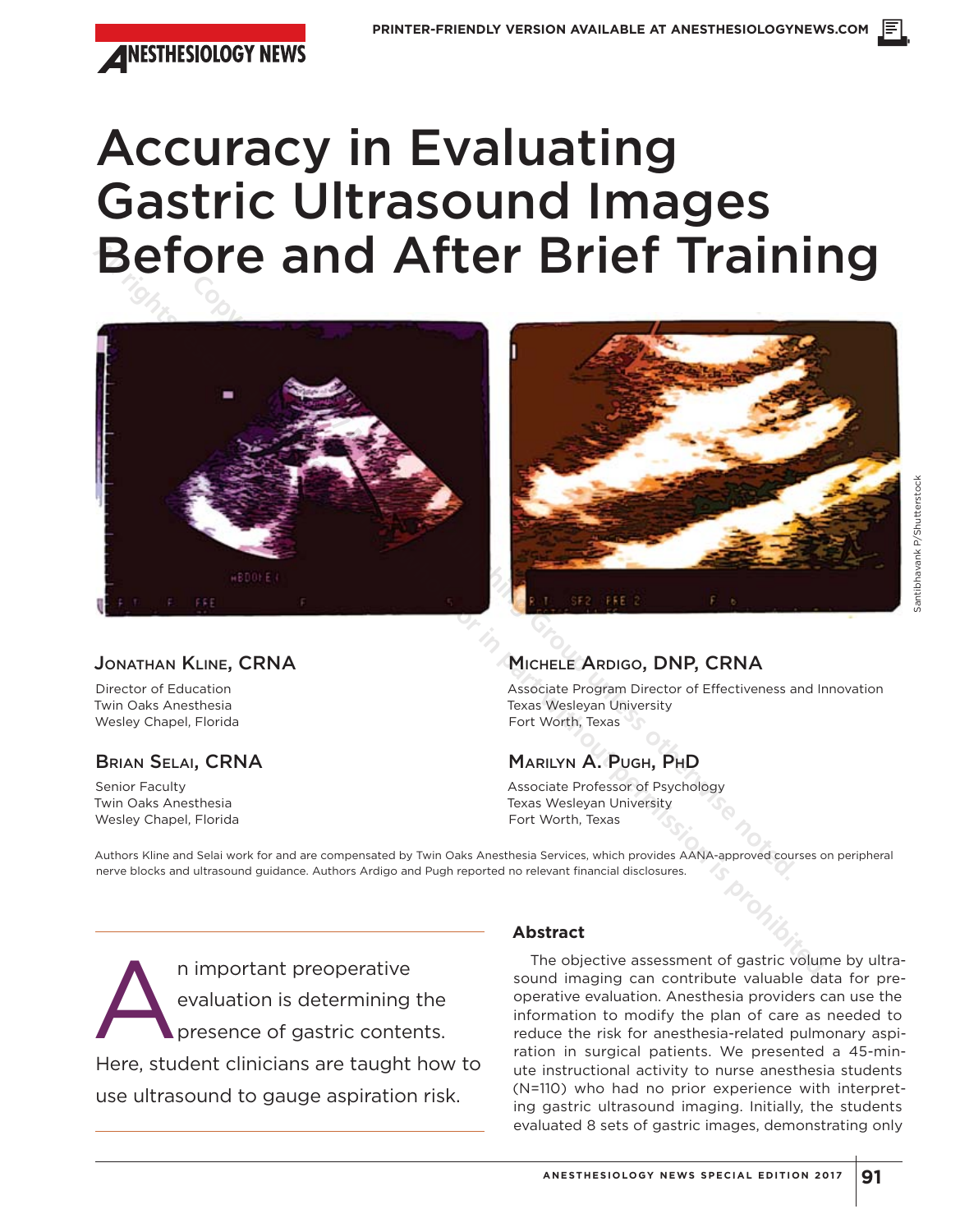chance accuracy. Following instruction, the students accurately evaluated the gastric volume in 5 out of 8 sets of images. Additionally, students' confidence in their evaluations increased from "no confidence" before instruction to "fairly confident" or "completely confident" after instruction. This finding indicates that with even minimal training, anesthesia providers' use of an expedient, noninvasive procedure could improve their preoperative evaluation of patients.

Study purpose: To determine if, after exposure to a presentation about ultrasound evaluation of gastric contents, student nurse anesthetists were better able to recognize 3 different volumes of gastric contents accurately. These different volumes are categorized as full, empty, or moderate/normal.

#### **Introduction**

Evaluation of pulmonary aspiration risk is an important element of the surgical patient's preoperative interview.1 Anesthesia providers must master the various risk assessment tools for hidden conditions that could increase patient risk, such as gastroparesis. This condition may arise from pain, opioid consumption, bowel obstruction, or patient noncompliance with NPO (nothing by mouth) guidelines. An objective evaluation of gastric contents could assist providers' identification of "at risk" patients for pulmonary aspiration.

An ideal technique for determining gastric contents should be noninvasive, relatively rapid, reproducible, and usable by even entry-level anesthesia providers. Ultrasound evaluation of gastric contents may represent an excellent diagnostic tool. Currently, anesthesia providers use ultrasound technology for the placement of regional blocks, vascular access, and rapid diagnosis of certain conditions.

The ultrasound evaluation of gastric contents for preoperative aspiration risk assessment is not a novel concept. One of its first applications was in a patient population that is known to develop gastroparesis—the parturient. Carp et al<sup>2</sup> performed ultrasound evaluation of gastric contents in a series of parturients and volunteers. These researchers concluded that ultrasound imaging was an effective means of determining gastric contents. Perlas<sup>1,3</sup> has published multiple works on this subject. Additional studies<sup>4-10</sup> also demonstrate the beneficial use of ultrasound evaluation of gastric contents. **All rights reserved.** Their results in the studient of partic Chart The Tresults yielded in the this couple and a space of the control in the partic control was used. The partic control was used to the control with the st

## **Review of Literature**

A literature review yielded 11 relevant articles. Initially, pioneering studies focused on methods to determine gastric content using ultrasound. In 1992, Carp et al<sup>2</sup> described the use of ultrasound to detect gastric contents in about 50 subjects. In late 1993, Fujigaki et al<sup>4</sup> published work targeting ultrasound gastric content detection specifically focused on the cross-sectional area of the stomach with patients in the sitting position. Fujigaki and colleagues then used the inclusion method of tracing the inner portion of the gastric antrum and applied a formula to determine gastric content.

With previous research in agreement on the efficacy of using ultrasound for detecting gastric content, newer studies focused on specific patient populations. In 1997, Jayaram et al<sup>5</sup> concluded that ultrasound reliably detected gastric contents in postpartum patients undergoing tubal ligation and in volunteers. Additionally, they observed a significantly greater incidence of delayed gastric emptying in the postpartum patients.

In 2003, Jacoby et al $6$  reported the first ultrasound study of gastric contents in an emergency department. Their results yielded a sensitivity of 86% and a specificity of 70%. In 2009, Perlas et al<sup>1</sup> concluded that bedside ultrasound was useful for determining gastric contents in the fasted surgical patient. Bouvet et al<sup>7</sup> concluded that ultrasound images provided an accurate measurement of the antral area for indicating gastric contents in both fasting and nonfasting subjects. Sporea et al<sup>8</sup> presented a review of the use of ultrasound examination of the stomach and the entire GI tract.

More recent studies have focused on using ultrasound images to determine gastric volume and modification of patient care. In 2011, Koenig et al<sup>9</sup> demonstrated that accurate identification of the gastric contents could be made in less than 2 minutes for patients in urgent need of endotracheal intubation. About 25% of the patients had significant gastric contents; providers suctioned the contents prior to endotracheal tube placement. None of the 80 patients experienced pulmonary aspiration. Int volumes of gastric contents accu-<br>
In the fasted surgical patient. Bouver te al<sup>7</sup> ephomal.<br>
In the fasted surgical patient. Bouver te al<sup>7</sup> ephomal.<br>
In the fasted surgical patient Chies and reductions<br>
Informal.<br>
Inf

Perlas et al<sup>3</sup> established a 3-point grading system (0-2) for gastric scans, such that higher numbers indicated greater gastric contents. In 2012, Cubillos et al<sup>10</sup> established that different kinds of gastric contents could be identified in gastric ultrasound images. They successfully described 3 kinds of contents: clear liquid, milk, and solid food. Finally, in 2014, Van de Putte and Perlas<sup>11</sup> published a review of the available literature on the use of ultrasound to assess gastric contents.

## **Materials and Methods**

The purpose of the present study was to determine if, after exposure to a presentation about ultrasound evaluation of gastric contents, student nurse anesthetists were better able to recognize 3 different volumes of gastric contents accurately.

Following Institutional Review Board approval, we collected 8 sets of gastric ultrasound images from the first author's private anesthesia practice. All images were obtained using a Terason 3300 (Teratec) ultrasound machine, in an abdominal setting, using a curvilinear probe. Each set consisted of one supine view and one right lateral decubitus view (for the same patient). Of the 8 sets, 3 showed an empty gastric antrum; 2 showed minimal food or fluid contents; and 3 showed antra with substantial food or fluid contents. We ordered the images using a random number table.

Next, we prepared a 20-item questionnaire beginning with 4 demographic items: age, gender, amount of prior experience with interpreting ultrasound images,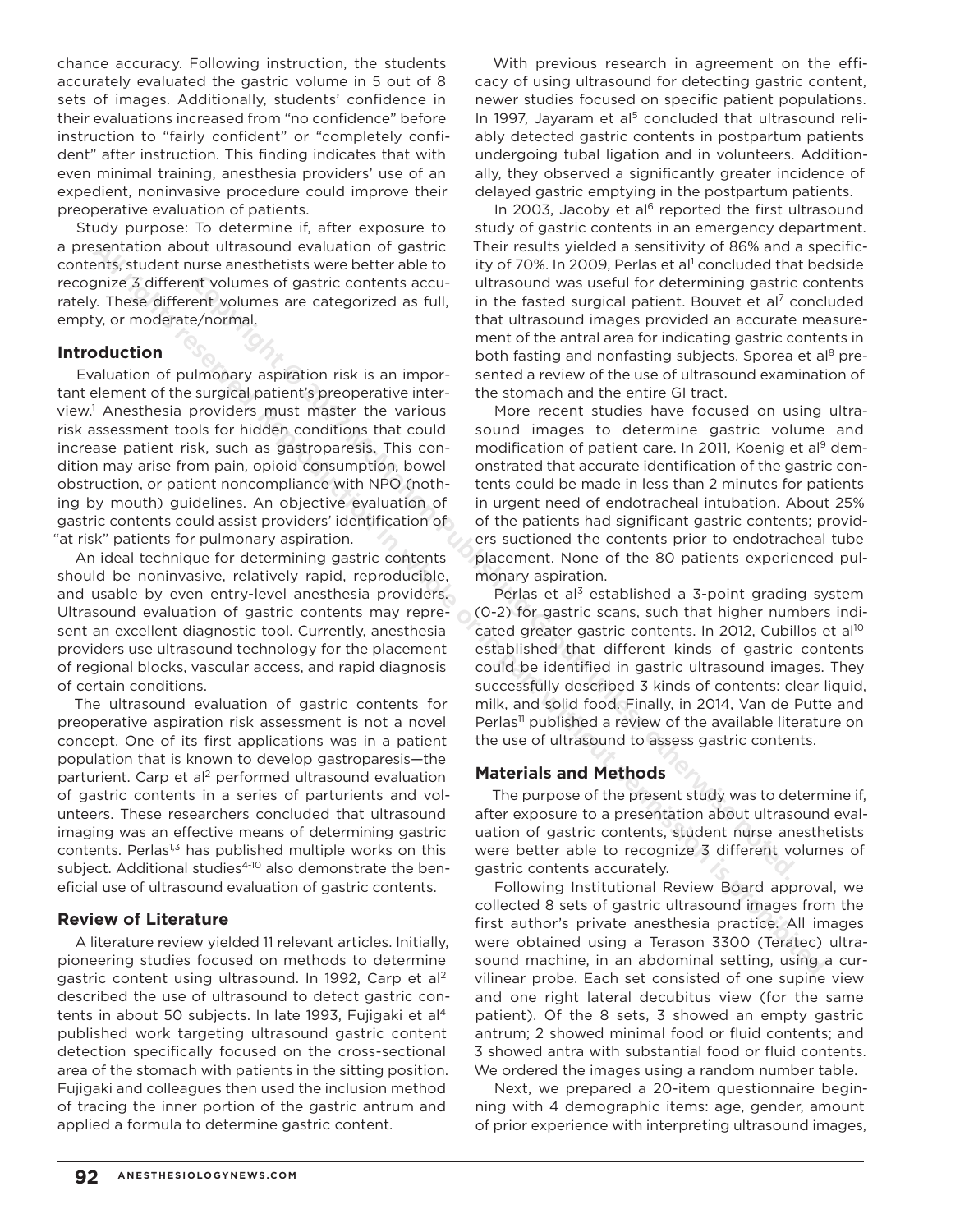and number of years' work experience as a critical care registered nurse (RN). The remaining items called for students to indicate their estimate of the volume of gastric contents depicted in each set of images, and their confidence in the accuracy of their estimates.

The volume estimate choices followed Perlas and colleagues' recommendations<sup>3</sup>:  $0 =$  no volume, empty antrum;  $1 =$  small fluid volume; and  $2 =$  large fluid volume. The response choices for confidence included 0 = no confidence;  $1 =$  fairly confident; and  $2 =$  completely confident. The instructions advised students that the exercise was an ungraded voluntary activity to be used for research purposes and they were not expected to have any prior knowledge or experience with ultrasound interpretation, nor were they expected to be accurate or confident.

All members of the 2017 master's cohort attending Texas Wesleyan University, in Fort Worth, were invited to participate in the diagnostic gastric ultrasound assessment in conjunction with corresponding didactic instruction during a routine nurse anesthesia lecture. The diagnostic gastric ultrasound lecture itself is part of their didactic coursework. Participation in the assessment component (pre/post exposure) of the instruction was voluntary, anonymous, and ungraded, and students/participants were able to withdraw without penalty.

One week prior to the didactic lecture, all members of the 2017 cohort were offered the opportunity to participate in the diagnostic gastric ultrasound pretest. We embedded the questionnaire and the images into an anonymous survey format on Blackboard. Blackboard is an electronic educational platform used by the students of the graduate nurse anesthesia program at Texas Wesleyan University.

A week later, a guest speaker (the first author) presented a 45-minute lecture on the use of ultrasound imaging by anesthesia providers to determine the volume of gastric contents prior to induction of surgical patients. The association between gastric volume and pulmonary aspiration was reviewed. The speaker demonstrated how various amounts of gastric contents appear in ultrasound images. The speaker highlighted additional comparisons between the supine and right lateral decubitus positions, which would allow the anesthesia provider to evaluate patients' preoperative gastric volume with greater accuracy than can be attained with one or no images. The speaker used ultrasound images similar but not identical to the pretest images.

After the lecture, students completed the same questionnaire to evaluate 8 sets of ultrasound images and rate their confidence in their evaluations. The images were the same as those in the pretest, but the order in which they appeared was changed (again using a random number table). Finally, we collected and scored the data. Figures 1A and 1B are presentation images for a full stomach, and Figures 2A and 2B represent an empty stomach.

## **Results**

## *Demographics*

We discarded data from two participants whose questionnaire responses were unreadable. The remaining participants (N=110) reported an average age of 30 years and an average number of years' work experience as a critical care RN of 4. Most participants (95%) reported no prior experience or training in gathering or interpreting ultrasound images; 5 participants reported "minimal experience or training." There were 54 male participants and 55 female participants.



# **Figures 1A and 1B. These figures show an actual gastric ultrasound scan.**

Figure 1A has been colored to emphasize important structures for recognition. These scans indicate a "full" gastric antrum. In the colored scan, the green area denotes the open gastric antrum, located immediately adjacent to the liver, which is presented in brown. Both images are in the right lateral position, the importance of which is described by Perlas (reference 3).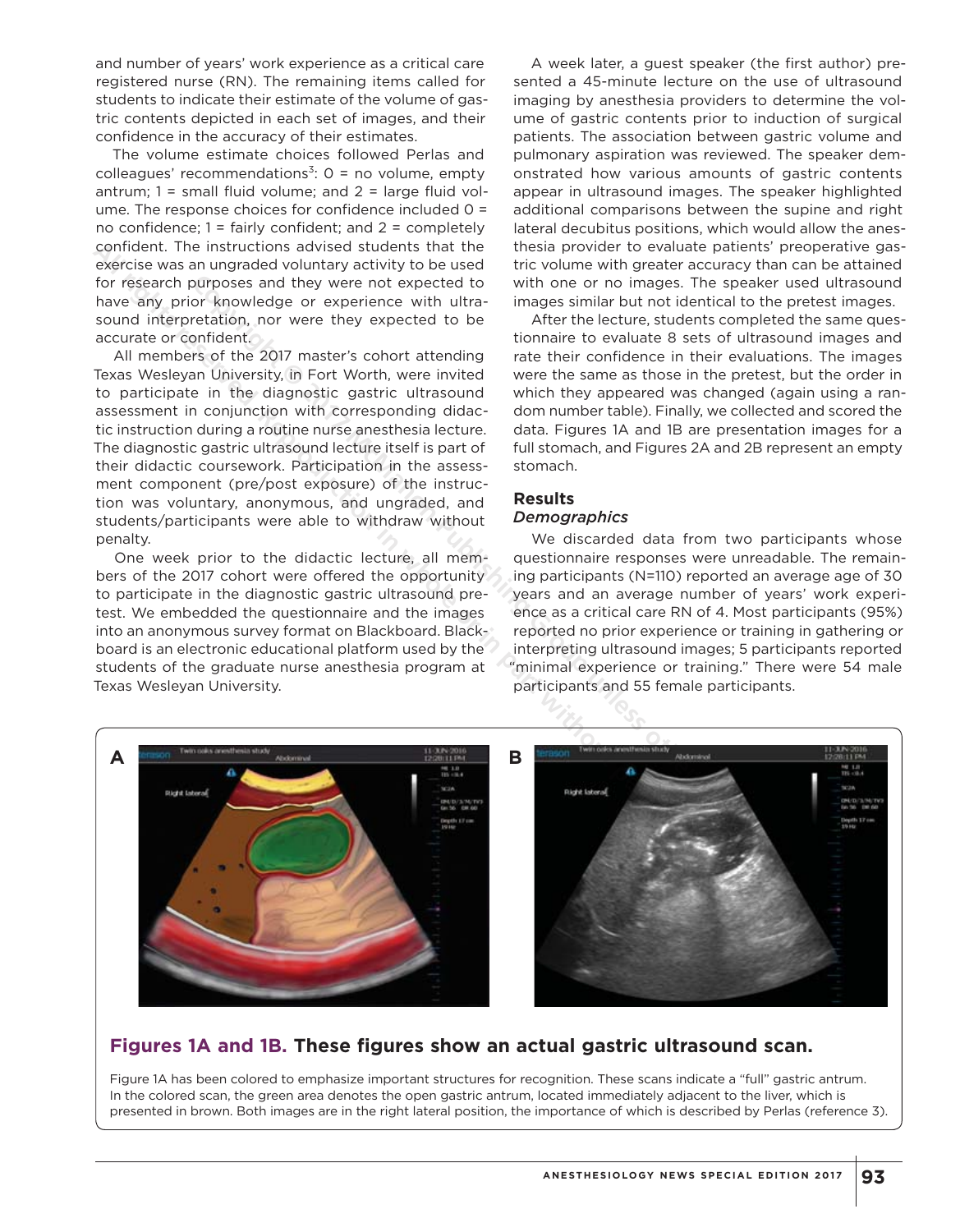## *Accuracy*

On the pretest, participants identified the gastric volume in the 8 sets of images with only chance accuracy, attaining an average score of 3.08 correct identifications out of a possible score of 8. The percentage of students who correctly identified each image ranged from a low of 21.6% for one of the "no volume, empty antrum" images to a high of 61.3% for one of the "large fluid volume" images.

On the post-test, students attained an average score of 5.03 correct identifications out of a possible score of 8. The post-test mean score was greater than the pretest score, and the difference was highly statistically significant [*t*(110) = 15.84; *P*<0.001]. The percentage of students who correctly identified each image ranged from a low of 36.9% for one of the "no volume, empty antrum" images to a high of 96.4% for one of the "large fluid volume" images. We noted that the inaccurate identification of an "empty" image meant that students erred on the side of caution, for which a "false alarm" is surely preferable to a "miss" of an actual risk factor.

## *Confidence*

On the pretest, most students expressed no confidence in their image identifications. The percentage of students who indicated "fairly confident" hovered around 20% and never exceeded 29%. Only 4 participants indicated "complete confidence." The sole student who indicated complete confidence on 3 items was incorrect each time; the other 3 students indicated complete confidence once or twice, and their answers were correct on those items.

On the post-test, most students were far more confident. For 6 of the 8 sets of images, 80% or more of students indicated that they were "fairly confident" or

"completely confident" in their assessments of gastric volume. About 70% of students were "fairly confident" or "completely confident" about their evaluations of the remaining 2 sets of images. Although students' confidence increased more than their accuracy, confidence levels did not approach grandiosity.

#### **Discussion**

The implication of this study is that the skills taken from this effort can be used in the clinical arena. However, limitations exist to their incorporation. Some of the foreseeable challenges include resistance to change, the pressure to learn new skills, and the requirement of additional time to perform the scans in an already stressed and busy preoperative assessment area.

We recognize a few limitations to this study. One is that only student nurse anesthetists and not resident anesthesiologists were included in the data gathering. We recognize that many medical schools nationally have been incorporating a variety of ultrasound aspects into their curriculum and as such, may have given anesthesiologist residents a potential advantage based on prior exposure to the material. However, it is important that this study's exclusion criteria deliberately omitted those with any prior exposure to the material.

In addition, there was some inconsistency in the wording of the labeled images between the presentation and the exams. The presentation included information that specified either full "solid" or full "liquid." Due to this inconsistency, it is possible that some student RN anesthetists (RNAs) answered questions in a manner that might have been different if the nomenclature from the pre- and post-tests had been exactly the same as that used in the presentation. In retrospect,



# **Figures 2A and 2B. These figures show the images used to depict an empty stomach.**

Figure 2A shows the empty gastric antrum in red adjacent to the liver, shown in brown. Figure 2B is the same image without color.